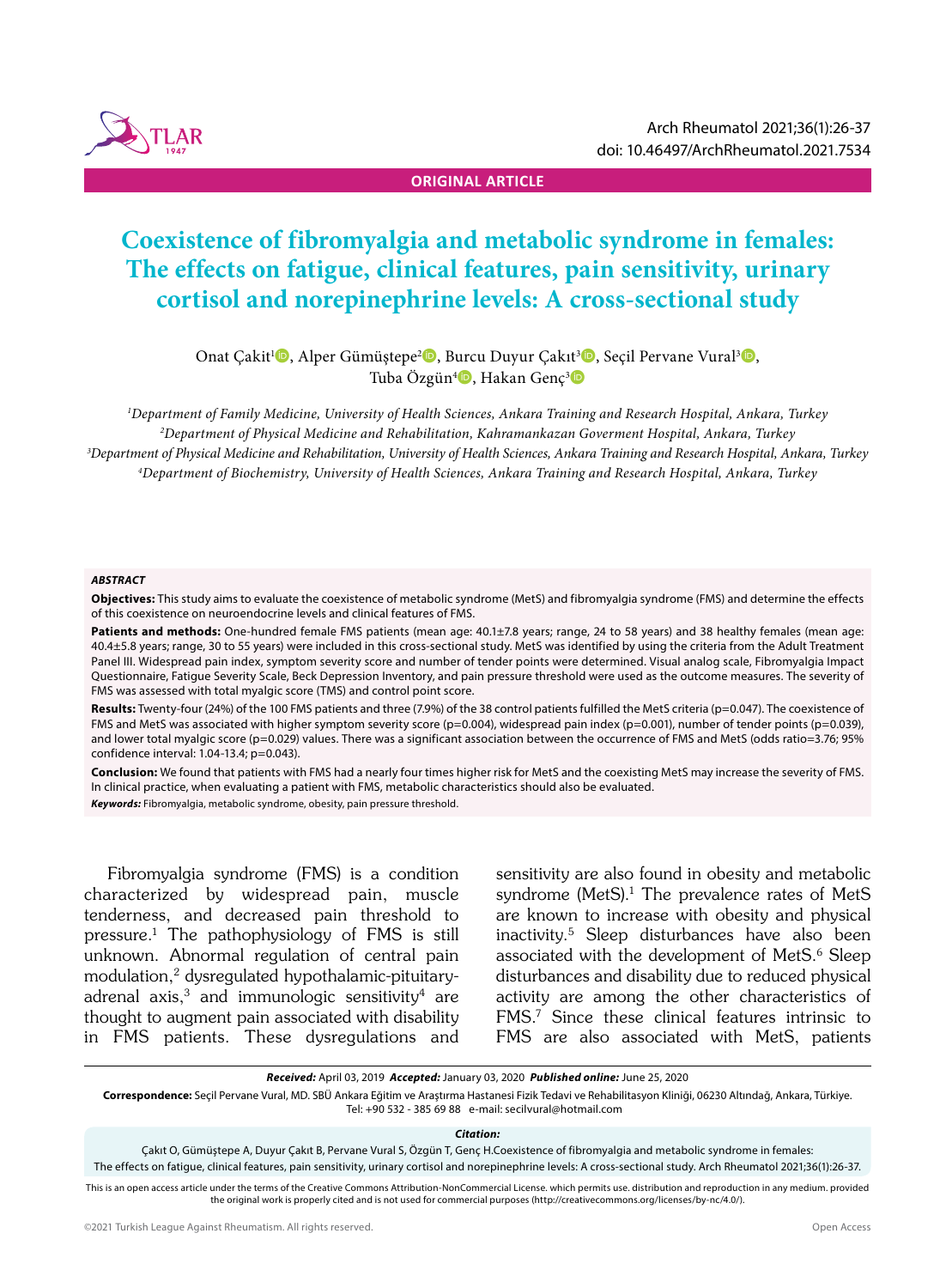with FMS might be at greater risk for metabolic problems.8

There is, however, only limited data concerning the relationship between FMS and metabolic disturbances. Patients with FMS commonly have an elevated prevalence of overweight and obesity, $3,9$  insulin resistance, $10$  diabetes mellitus, $11$ and MetS.8 Higher triglycerides and total cholesterol, as well as a higher prevalence of MetS have been observed in a cohort of fibromyalgia patients compared to controls.8 MetS indicates risk for cardiovascular disease, diabetes mellitus, and all-cause mortality.8,12 As defined by the Adult Treatment Panel III, MetS is a composition of central obesity, dyslipidemia, hypertension, and glucose intolerance.<sup>12</sup> There are several similarities between FMS and MetS. Both have been characterized by sympathetic nervous system activation as evidenced by lowered heart rate variability and elevated norepinephrine (NE) levels,1,13,14 although peripheral samples do not always demonstrate these findings.15,16 In addition, both MetS and FMS have been associated with perturbations of hypothalamic-pituitary-adrenal axis, while the literature findings are controversial reporting mild hypercortisolism, hypercortisolism, and a flattening of the cortisol diurnal curve.<sup>1,13,17,18</sup>

To our knowledge, the coexistence of MetS in FMS patients and factors that contribute to the association between FMS and MetS are not fully established. Furthermore, the effects of the coexistence of MetS and FMS on the clinical and neuroendocrine features of the latter have not been well investigated. Therefore, in this study, we aimed to evaluate the coexistence of MetS and FMS and determine the effects of this coexistence on the neuroendocrine levels and clinical features of FMS.

# PATIENTS AND METHODS

This cross-sectional study was conducted between February 2016 and September 2018 at Ankara Training and Research Hospital. The estimated sample size was calculated using G\*Power© 3.1 program (Heinrich-Heine-Universität Düsseldorf, Düsseldorf, Germany) based on the study of Loevinger et al.<sup>8</sup> The study initially included 150 female FMS patients and 50 healthy female hospital workers. All patients fulfilled the 2010 American College of Rheumatology preliminary diagnostic criteria for FMS.19 At the beginning of the study, medical histories of all recruited patients were recorded. The patients that had acute infectious disease within the previous three weeks, those with autoimmune, chronic or inflammatory diseases, vitamin D and iron deficiency, medical conditions requiring glucocorticoid treatment and those who were pregnant were excluded. Thyroid, liver or renal diseases, which are known to be associated with MetS, were also accepted as the exclusion criteria. Since males formed a more uniform patient sample with very low prevalence of FMS compared to females, they were excluded. Thirty-five individuals were excluded from the study based on the exclusion criteria. In addition, 15 patients refused to participate in the study. Furthermore, of the 50 healthy female hospital workers initially considered for the study as the control group, 12 were excluded based on the same exclusion criteria. As a result, a total of 100 female FMS patients (mean age:  $40.1\pm7.8$  years; range, 24 to 58 years) and 38 female controls (mean age: 40.4±5.8 years; range, 30 to 55 years) constituted the sample of the study (Figure 1). The study protocol was approved by the Ankara Training and Research Hospital Ethics Committee. A written informed consent was obtained from each participant. The study was conducted in accordance with the principles of the Declaration of Helsinki.

The demographics and medical histories of the patients were evaluated. Fasting glucose and insulin values, glycated hemoglobin, blood lipid profile, thyroid function tests, complete blood count, blood chemistry, iron, folic acid, and vitamin B12 levels of the participants were studied. The body mass index (BMI) was calculated as weight in kilograms divided by the square of the height in meters. Normal weight was defined as BMI 18.5-24.9, overweight as BMI 25.0-29.0, and obesity as BMI ≥30 according to the World Health Organization (WHO) classification criteria.<sup>20</sup>

Waist circumference and waist/hip ratio were used to assess body fat distribution and specifically as indicators of intraabdominal or visceral fat deposition. The anthropometric assessments were performed by the first author. All subjects wore light clothes and no shoes. The total body weight was measured using a stable digital portable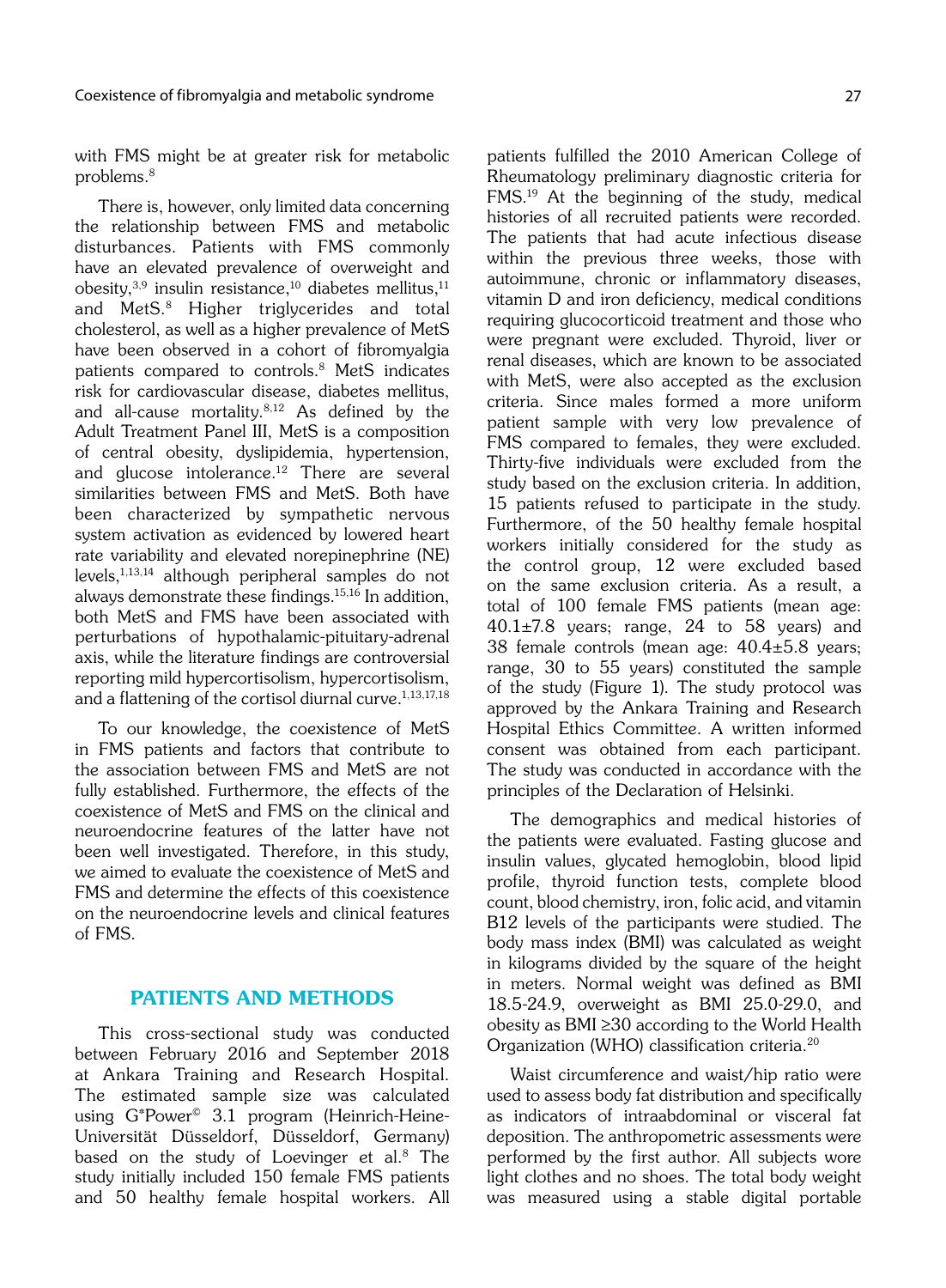

Figure 1. Flow diagram of study.

scale with precision of 0.5 kg. Body height was measured with the subject standing barefoot with heels together, arms at the side, legs straight, shoulders relaxed, and the head in the horizontal plane. Waist circumference was measured using a spring scale while the subject was standing and wearing only underwear, at the end of gentle expiration at the level midway between the lower rib margin and the iliac crest (the cut-off point for cardiovascular disease risk was 88 cm for females as defined in the criteria of the WHO). Hip circumference was measured at the largest posterior extension of the buttocks. Waist/hip ratio was calculated by dividing these two values (the cut-off point for cardiovascular disease risk was 0.85 in females as defined in the criteria of the WHO).<sup>21</sup>

The diagnosis of MetS was established depending on the presence of at least three of the following parameters according to Adult Treatment Panel III-2001 criteria: abdominal obesity (increased waist circumference 102 cm for males and 88 cm for females), hypertension (systolic blood pressure [SBP] and diastolic blood pressure [DBP] ≥130/85 mmHg) or history of antihypertensive usage, hypertriglyceridemia (≥150 mg/dL) or presence of treatment for this disorder, low high-density lipoprotein (HDL) cholesterol (<40 mg/dL in males and <50 mg/dL in females) and high fasting plasma glucose (≥110 mg/dL) or presence of diagnosis of type 2 diabetes mellitus. The primary clinical outcome of MetS was identified as coronary heart disease/cardiovascular disease.12 Resting blood pressure (BP) was manually recorded in seated participants as the average of two measurements taken from the same arm.

Insulin resistance was calculated by the homeostasis model assessment (HOMA) formula (basal plasma glucose  $[mg/dL] \times$  basal plasma insulin [UI/mL]/405). The cut-off value for insulin resistance was  $HOMA > 2.7<sup>22</sup>$  Glycated hemoglobin level was evaluated and a glycated hemoglobin level greater than 5.5% was associated with a significantly elevated cardiovascular risk.<sup>23</sup>

The Visual Analog Scale (VAS) was used to measure the intensity of pain (from 0 indicating no pain to 10 indicating the most severe pain ever experienced). The participants in both groups also completed the Beck Depression Inventory (BDI), a 21-item questionnaire frequently used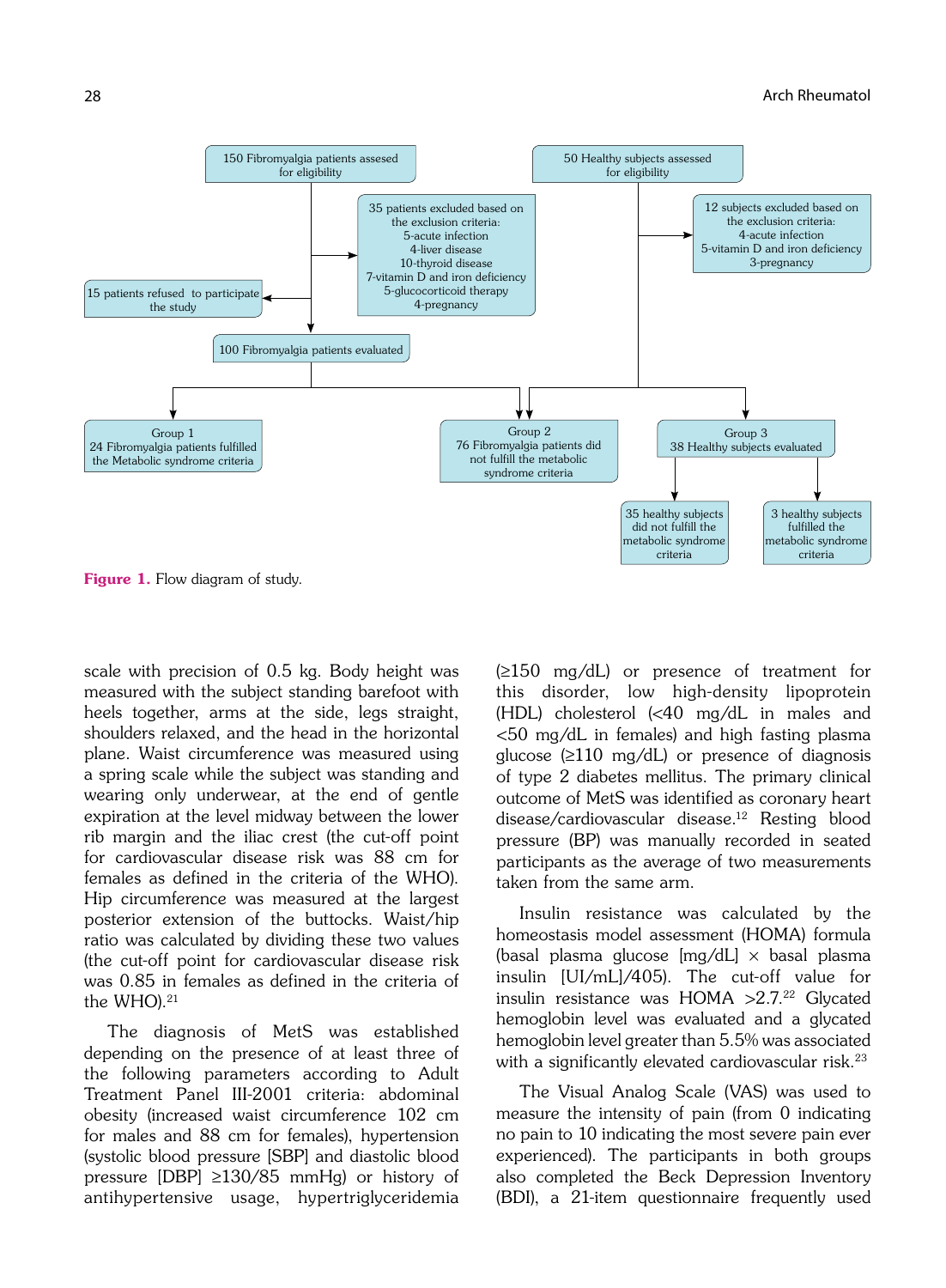to measure depression in patients with chronic pain.24,25 According to the 2010 American College of Rheumatology preliminary diagnostic criteria for FMS, widespread pain index scores and symptom severity scores were determined. Tender point and control point examinations in the patients and controls were performed with a Fisher's tissue compliance meter, which is also used as a pressure pain algometer.<sup>26</sup> Eighteen tender points and four control points (mid-thigh and thumbnail-bilateral) were evaluated. The patients were instructed to indicate when they first perceived pain. They were also informed that the investigation was aimed at determining the pain threshold, not pain tolerance. Then, pressure was increased at the rate of 1 kg/second until pain or discomfort occurred; the minimum force that caused pain was termed as the pain pressure threshold (PPT). A mean value of three measurements on each selected measuring point was used for determination of the PPT. The points that were painful with less than  $4 \text{ kg/cm}^2$  pressure were accepted as tender points. The tender point counts were noted. The severity of FMS was assessed based on total myalgic score (TMS) and control point score (CPS). The sum of the PPT of all 22 points (18 tender points and four control points) was calculated as TMS ( $kg/cm<sup>2</sup>$ ) and the sum of those of the control points was recorded as CPS (kg/cm2).

The participants completed an overnight urine collection that began 12 hours before their wake-up time. Urinary cortisol, urinary NE, and plasma cortisol levels were determined. Urinary creatinine levels were measured and creatinine adjustment was undertaken to correct for low volume or incomplete void collection, and then the tests were repeated for these low or incomplete samples.

Fatigue was evaluated using the Turkish version of the fatigue severity scale (FSS).<sup>27</sup> Current health status was evaluated using the Turkish version of the Fibromyalgia Impact Questionnaire (FIQ), which is a brief 10-item, self-administered instrument that measures physical functioning, work status, depression, anxiety, sleep, pain, stiffness, fatigue, and well being.<sup>28</sup>

After the evaluation, the study group was subdivided into three groups: group 1 consisting of comorbid FMS+MetS patients, group 2 comprising pure FMS patients, and group 3 containing the controls.

### Statistical analysis

All statistical analyses were performed using the SPSS for Windows version 15.0 software (SPSS Inc., Chicago, IL, USA). Normality was assessed by skewness and kurtosis. Descriptive statistics were presented as means (standard deviations) for continuous variables and count (percentage) for nominal variables. All values were normally distributed. One-way analysis of variance (ANOVA) was performed on the data obtained from the two patient groups and the control group. Tukey's post hoc tests were conducted when ANOVA showed significant effects. The results were reported as mean ± standard deviation. A chi-square test was performed to compare prevalence. Univariate logistic regression analysis was performed to assess the association between MetS or its individual components and FMS. The odds ratio (OR) and 95% confidence interval (CI) of FMS according to the number of components of MetS were also assessed. Stepwise linear regression analysis was undertaken to identify the factors affecting the FIQ.

# RESULTS

Of the 100 FMS patients examined, 24 fulfilled (group 1) and 76 did not fulfill (group 2) the MetS criteria. Of the 38 controls (group 3) examined, three fulfilled these criteria. Table 1 shows the characteristics of the participants according to the presence of MetS. The age and BMI levels were similar in the three groups (p>0.05). Post hoc power analysis was performed to calculate achieved power of one-way ANOVA with TMS. Sample sizes of 24, 76 and 38 obtained from the three groups, whose means were to be compared, achieved 99% power to detect differences among the means versus the alternative of equal means using an F test with a 0.05 significance level and an effect size (partial eta squared) of 0.63.

Compared to the healthy females, the group 1 and group 2 had higher VAS, number of tender points, CPS, FSS, and BDI values (p<0.001 for all). In contrast, the group 1 and group 2 did not differ in terms of VAS, CPS, FSS, FIQ, and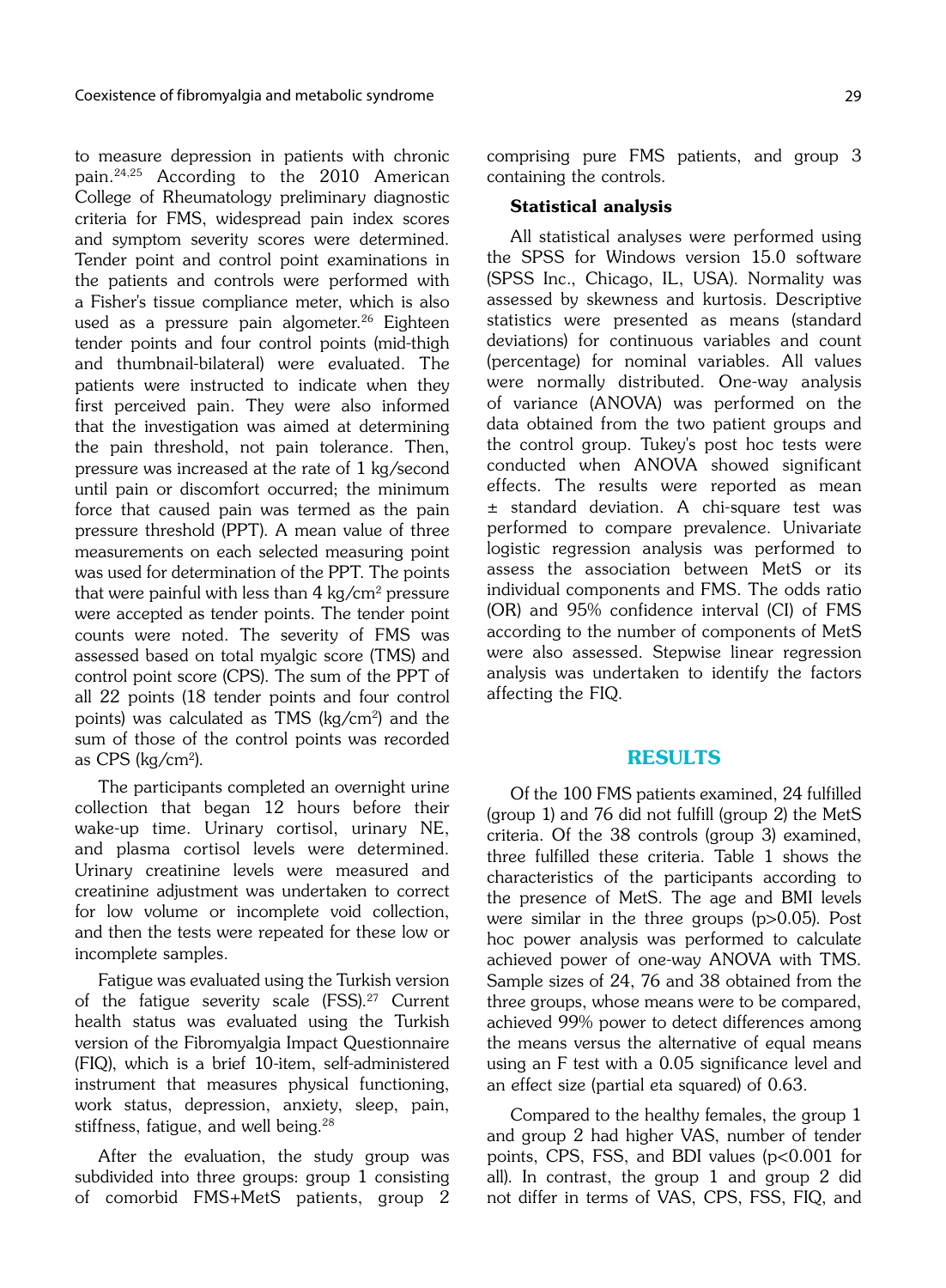|                                                                                                           |              | FMS with MetS (n=24)<br>Group 1 |                 |                | FMS without MetS (n=76)<br>Group 2 |                 |               | Control $(n=38)$<br>Group 3 |                  |                                         |
|-----------------------------------------------------------------------------------------------------------|--------------|---------------------------------|-----------------|----------------|------------------------------------|-----------------|---------------|-----------------------------|------------------|-----------------------------------------|
|                                                                                                           | n            | $\%$                            | $Mean \pm SD$   | n              | $\%$                               | $Mean \pm SD$   | n             | $\frac{0}{0}$               | $Mean \pm SD$    | p                                       |
| Age (year)                                                                                                |              |                                 | $41.1 \pm 7.8$  |                |                                    | $39.7 \pm 7.8$  |               |                             | $40.4 \pm 5.8$   | >0.05                                   |
| Body mass index ( $kq/m^2$ )                                                                              |              |                                 | $29.0 + 4.7$    |                |                                    | $28.1 \pm 4.9$  |               |                             | $27.5 \pm 3.8$   | >0.05                                   |
| Body mass index (kg/cm <sup>2</sup> )<br>Obese $(>30)$<br>Overweight (25-29.9)<br>Normoweight (18.5-24.9) | 13<br>7<br>4 | 54.2<br>29.2<br>16.7            |                 | 18<br>29<br>29 | 23.7<br>38.2<br>38.2               |                 | 6<br>13<br>19 | 15.8<br>34.2<br>50          |                  | $0.019^{+*}$<br>$0.06$ #*<br>$>0.05$ T* |
| Visual Analog Scale                                                                                       |              |                                 | $7.5 \pm 0.9$   |                |                                    | $6.6 \pm 1.5$   |               |                             | $4.3 \pm 2.5$    | $>0.05$ <sup>+</sup><br>$-0.001$ #, T   |
| Antidepressant usage                                                                                      | 16           | 66.7                            |                 | 32             | 42.1                               |                 |               |                             |                  | 0.031                                   |
| Symptom severity (0-12)                                                                                   |              |                                 | $10.3 \pm 1.6$  |                |                                    | $8.4 \pm 2.4$   |               |                             |                  | 0.004                                   |
| Widespread Pain Index (0-19)                                                                              |              |                                 | $15.7 \pm 2.5$  |                |                                    | $12.5 \pm 3.2$  |               |                             |                  | 0.001                                   |
| Number of tender points (0-18)                                                                            |              |                                 | $16.8 \pm 1.3$  |                |                                    | $15.6 \pm 2.4$  |               |                             | $6.8 + 1.8$      | 0.039 <sup>†</sup><br>$<0.001$ #, T     |
| Control point score                                                                                       |              |                                 | $11.5 + 4.9$    |                |                                    | $14.9 \pm 7.2$  |               |                             | $29.0 \pm 6.5$   | $>0.05$ <sup>+</sup><br>$<0.001$ #, T   |
| Total myalgic score (kg/cm <sup>2</sup> )                                                                 |              |                                 | $50.8 \pm 17.0$ |                |                                    | $63.8 \pm 23.9$ |               |                             | $123.3 \pm 23.9$ | 0.029 <sup>†</sup><br>$<0.001$ #, T     |
| Fatique severity scale                                                                                    |              |                                 | $55.6 \pm 12.2$ |                |                                    | $53.0 \pm 13.9$ |               |                             | $30.9 \pm 18.7$  | $>0.05$ <sup>+</sup><br>$-0.001$ #, T   |
| Fibromyalgia impact questionnaire                                                                         |              |                                 | $52.4 \pm 14.7$ |                |                                    | $52.1 \pm 14.0$ |               |                             | $34.0 \pm 19.2$  | $<0.001$ #.<br>$>0.05$ <sup>+</sup>     |
| Beck depression inventory                                                                                 |              |                                 | $24.4 \pm 12.2$ |                |                                    | $24.5 \pm 12.6$ |               |                             | $12.5 \pm 10.8$  | $<0.001$ #.<br>$>0.05$ <sup>+</sup>     |

BDI values (p>0.05). On the other hand, the symptom severity (p=0.004), widespread pain index (p=0.001) and number of tender points (p=0.039) values were higher and the TMS values  $(p=0.029)$  were lower in group 1 (Table 1).

Body mass index values were similar in all groups (p>0.05); however, the number of obese patients was higher in group 1 (Table 1). Waist circumference  $(p<0.001, p=0.001, respectively)$ , hip circumference  $(p=0.037, p=0.006,$ respectively) and waist/hip ratio values (p=0.037, p<0.001, respectively) were higher in group 1 than group 2 and group 3. Waist circumference and hip circumference were not different (p>0.05), while waist/hip ratio was slightly higher in group 2 than group 3 ( $p=0.045$ ). The mean glycated hemoglobin  $(p=0.002$  and  $p<0.001$ , respectively) and triglyceride (both p<0.001) values were higher and HDL values were lower (p=0.009 and  $p=0.045$ , respectively) in group 1 than group 2 and group 3. The mean SBP  $(p<0.001)$ and  $p=0.004$ , respectively) and DBP ( $p=0.003$ ) and p=0.006, respectively) were higher in all groups. However, the mean triglyceride, HDL, SBP and DBP values were not different between the three groups (p>0.05). Despite high BP values, the antihypertensive usage rates were very low in the two patient groups (Table 2). The urinary cortisol, urinary NE, plasma cortisol, thyroidstimulating hormone, T3, T4, Fe, folic acid, and vitamin B12 levels did not differ between the three groups  $(p>0.05)$ .

The fasting plasma glucose values were significantly higher in group  $1$  ( $p<0.001$ ), while they did not differ between group 2 and group 3 (p>0.05). The mean glycated hemoglobin values were higher in group 1 than in group 2 and group 3 ( $p=0.02$  and  $p<0.001$ , respectively), but they were not different between group 2 and group 3 (p>0.05). The number of patients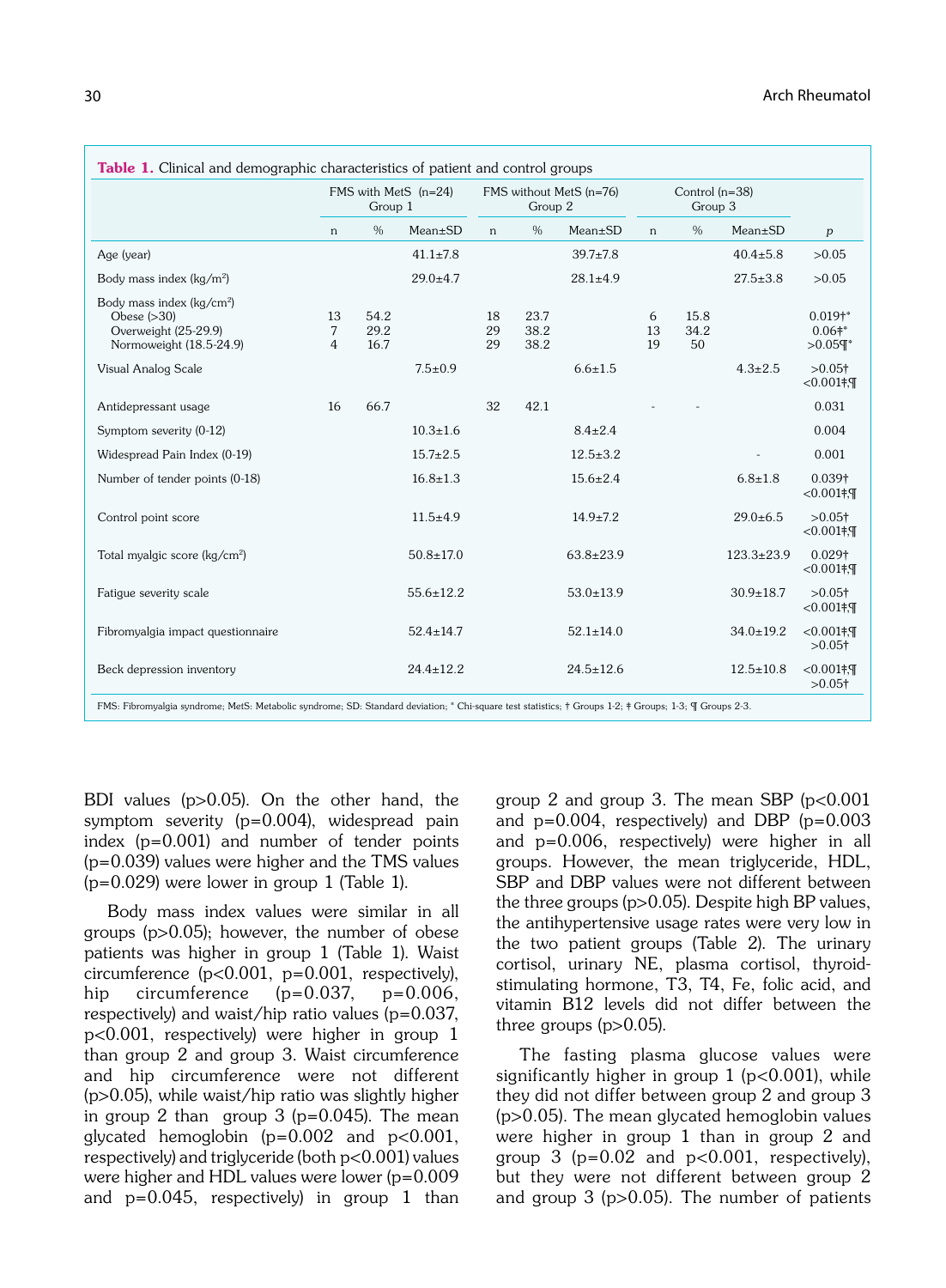| Table 2. Metabolic characteristics of patient and control groups                             |    |      |                                                                  |        |                                    |                                                                  |                |      |                                                                  |                                                            |
|----------------------------------------------------------------------------------------------|----|------|------------------------------------------------------------------|--------|------------------------------------|------------------------------------------------------------------|----------------|------|------------------------------------------------------------------|------------------------------------------------------------|
|                                                                                              |    |      | FMS with MetS (n=24)<br>Group 1                                  |        | FMS without MetS (n=76)<br>Group 2 |                                                                  |                |      | Control $(n=38)$<br>Group 3                                      |                                                            |
|                                                                                              | n  | $\%$ | Mean±SD                                                          | $\,$ n | $\%$                               | Mean±SD                                                          | $\mathbf n$    | $\%$ | Mean±SD                                                          | $\boldsymbol{p}$                                           |
| Waist circumference (cm)                                                                     |    |      | $95.5 \pm 10.3$                                                  |        |                                    | $84.8 \pm 12.1$                                                  |                |      | $84.4 \pm 9.4$                                                   | < 0.001<br>0.001 <sup>†</sup><br>>0.05                     |
| Hip circumference (cm)                                                                       |    |      | $108.2 \pm 7.5$                                                  |        |                                    | $103.1 \pm 9.2$                                                  |                |      | $101.3 \pm 6.9$                                                  | $0.037\dagger$<br>0.006 <sup>‡</sup><br>>0.05              |
| Waist/hip ratio                                                                              |    |      | $0.9 + 0.1$                                                      |        |                                    | $0.8 + 0.1$                                                      |                |      | $0.8 \pm 0.1$                                                    | 0.037 <sup>†</sup><br>< 0.001<br>$0.045$ ¶                 |
| Fasting plasma glucose (mg/dL)                                                               |    |      | $122.2 \pm 6.8$                                                  |        |                                    | $93.8 \pm 10.8$                                                  |                |      | $93.3 \pm 10.4$                                                  | $< 0.001$ †,†<br>>0.05                                     |
| Fasting plasma insulin (UI/mL)                                                               |    |      | $11.2 \pm 6.3$                                                   |        |                                    | $10.4 \pm 7.2$                                                   |                |      | $6.6 \pm 3.7$                                                    | 0.03 <sup>†</sup><br>0.013<br>$>0.05$ †                    |
| Glycated hemoglobin (mmol/mol)                                                               |    |      | $6.4 \pm 1.9$                                                    |        |                                    | $5.6 \pm 0.5$                                                    |                |      | 5.10.5                                                           | 0.002 <sup>†</sup><br>< 0.001<br>>0.05                     |
| HOMA-index<br>a.HOMA-index+BMI >30<br>b.HOMA-index+BMI 25-29.9<br>c.HOMA-index+BMI 18.5-24.9 |    |      | $3.2 \pm 1.7$<br>$3.5 \pm 1.9$<br>$3.4 \pm 1.4$<br>$1.2 \pm 0.4$ |        |                                    | $2.4 \pm 1.7$<br>$2.7 \pm 1.7$<br>$2.3 \pm 1.8$<br>$2.2 \pm 1.6$ |                |      | $1.5 \pm 0.8$<br>$2.1 \pm 0.8$<br>$1.7 \pm 0.9$<br>$1.0 \pm 0.3$ | < 0.001<br>$0.014$ T<br>$>0.05$ †                          |
| Triglycerides (mg/dL)                                                                        |    |      | 189.5±83.9                                                       |        |                                    | $118.6 \pm 51.2$                                                 |                |      | $110.5 \pm 39.8$                                                 | $< 0.001$ †,†<br>>0.05                                     |
| Total cholesterol (mg/dL)                                                                    |    |      | $213.3 \pm 44.2$                                                 |        |                                    | $193.9 \pm 40.0$                                                 |                |      | $184.7 \pm 34.8$                                                 | $0.02\dagger$<br>$>0.05$ †,¶                               |
| $HDL$ (mg/dL)                                                                                |    |      | $42.7 \pm 8.1$                                                   |        |                                    | $49.0 \pm 9.6$                                                   |                |      | $48.4 \pm 7.7$                                                   | $0.009\dagger$<br>$0.045\dagger$<br>>0.05                  |
| $LDL$ (mg/dL)                                                                                |    |      | $132.9 \pm 36.5$                                                 |        |                                    | $119.8 \pm 33.0$                                                 |                |      | $116.8 \pm 31.1$                                                 | $>0.05$ †,‡,¶                                              |
| Antihypertensive usage                                                                       | 7  | 29.2 |                                                                  | 6      | 7.9                                |                                                                  | $\overline{7}$ | 18.4 |                                                                  | 0.013 <sup>†</sup><br>$0.001$ †*<br>$>0.05$ T <sup>*</sup> |
| Hypertension (>130/85)                                                                       | 17 | 70.8 |                                                                  | 19     | 25.0                               |                                                                  |                |      |                                                                  |                                                            |
| Systolic pressure (mmHg)                                                                     |    |      | 135.6±24.0                                                       |        |                                    | $117.1 \pm 15.6$                                                 |                |      | $120.5 \pm 16.7$                                                 | $< 0.001$ †<br>0.004 <sup>‡</sup><br>>0.05                 |
| Diastolic pressure (mmHg)                                                                    |    |      | $82.3 \pm 13.4$                                                  |        |                                    | $72.4 \pm 9.3$                                                   |                |      | $76.6 \pm 10.1$                                                  | $0.003\dagger$<br>0.006 <sup>‡</sup><br>$>0.05$ ¶          |
| Urinary norepinephrine (µg/24 h)                                                             |    |      | $16.9 \pm 6.2$                                                   |        |                                    | $16.4 \pm 15.6$                                                  |                |      | $17.4 \pm 8.4$                                                   | $>0.05$ †,†,¶                                              |
| Urinary cortisol ( $\mu$ g/24 h)                                                             |    |      | $51.8 \pm 23.7$                                                  |        |                                    | $46.7 \pm 24.1$                                                  |                |      | $41.7 \pm 20.3$                                                  | $>0.05$ †,†,¶                                              |
| Plasma cortisol (µg/dL)                                                                      |    |      | $12.6 \pm 5.5$                                                   |        |                                    | $14.1 \pm 18.3$                                                  |                |      | $10.6 \pm 4.4$                                                   | $>0.05$ †,‡,¶                                              |
| Thyroid stimulating hormone (µIU/mL)                                                         |    |      | $1.7 \pm 0.9$                                                    |        |                                    | $2.0 \pm 1.5$                                                    |                |      | $1.7 \pm 0.8$                                                    | $>0.05$ †,†,¶                                              |
| $T3$ (pg/mL)                                                                                 |    |      | $3.0 \pm 0.3$                                                    |        |                                    | $3.1 \pm 0.4$                                                    |                |      | $3.1 \pm 0.3$                                                    | $>0.05$ †,†;¶                                              |
| $T4$ (ng/dL)                                                                                 |    |      | $1.1 \pm 0.1$                                                    |        |                                    | $1.1 \pm 0.2$                                                    |                |      | $1.1 \pm 0.1$                                                    | $>0.05$ †,‡,¶                                              |
| Iron $(\mu q/dL)$                                                                            |    |      | $66.3 \pm 33.1$                                                  |        |                                    | $66.0 \pm 27.2$                                                  |                |      | $86.3 \pm 44.7$                                                  | $>0.05$ †,‡,¶                                              |
| Ferritin (ng/mL)                                                                             |    |      | $35.8 \pm 41.6$                                                  |        |                                    | $21.9 \pm 20.1$                                                  |                |      | $25.3 \pm 22.2$                                                  | $>0.05$ †,†;¶                                              |
| $B12$ (pg/mL)                                                                                |    |      | 300.9±146.9                                                      |        |                                    | 293.1±127.0                                                      |                |      | $318.0 \pm 125.8$                                                | $>0.05$ †,†,¶                                              |
| Folic acid (ng/mL)                                                                           |    |      | $11.8 \pm 5.7$                                                   |        |                                    | $10.8 \pm 4.2$                                                   |                |      | $10.5 \pm 3.4$                                                   | $>0.05$ †,‡,¶<br>$>0.05$ †,‡,¶                             |

FMS: Fibromyalgia syndrome; MetS: Metabolic syndrome; SD: Standard deviation; HOMA: Homeostasis model assessment; BMI: Body mass index; HDL: High-density lipoprotein; LDL: Low-density<br>lipoprotein; \* Chi-square test statist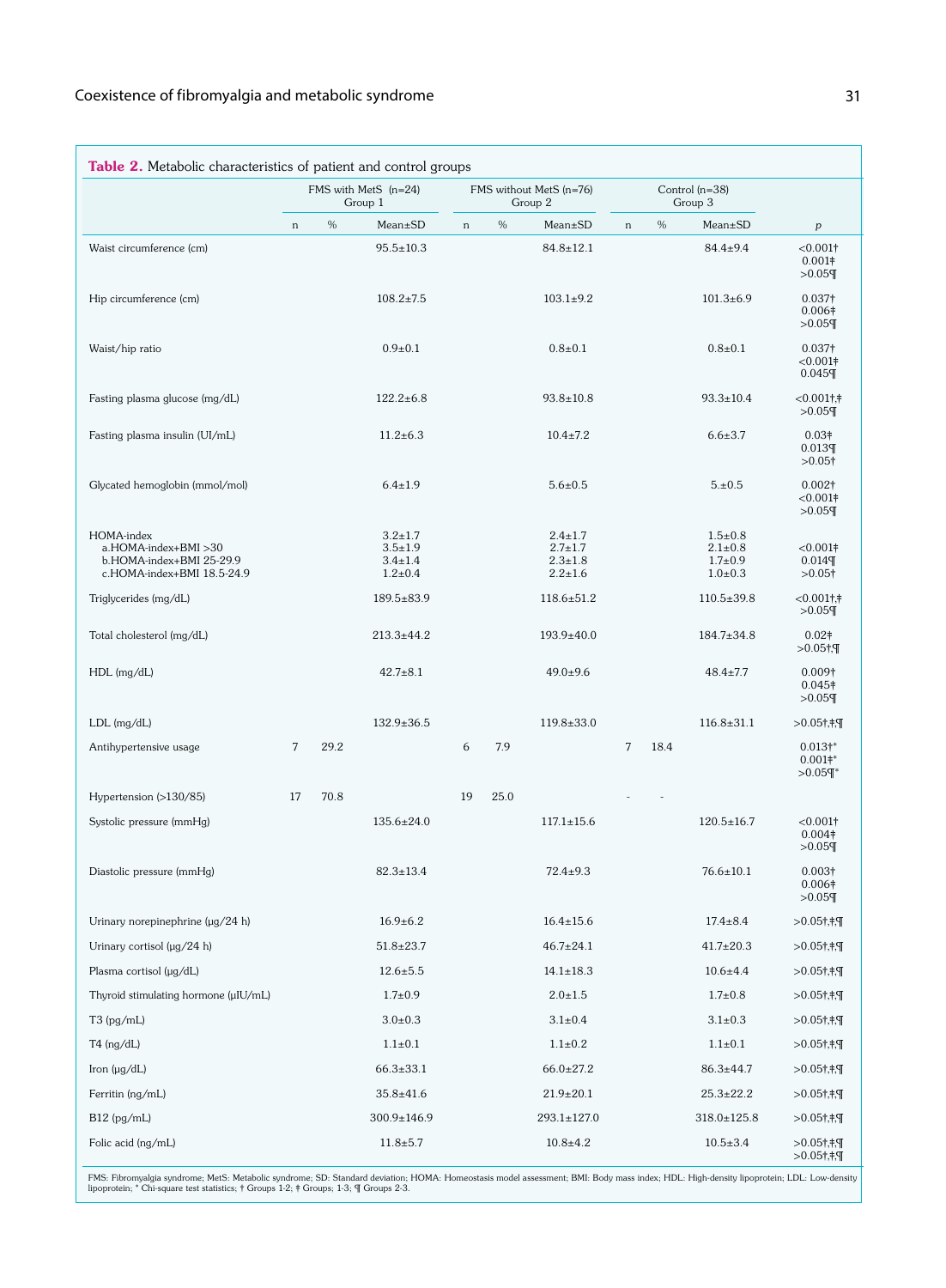| <b>Table 3.</b> Univariate logistic regression analysis for<br>MetS and its components in FMS patients |      |               |       |  |  |  |  |  |
|--------------------------------------------------------------------------------------------------------|------|---------------|-------|--|--|--|--|--|
|                                                                                                        | 0R   | 95% CI        | p     |  |  |  |  |  |
| Metabolic syndrome                                                                                     | 3.76 | 1.04-13.4     | 0.043 |  |  |  |  |  |
| Abdominal obesity                                                                                      | 3.19 | 1.33-7.65     | 0.009 |  |  |  |  |  |
| High blood pressure                                                                                    | 2.49 | $0.99 - 6.22$ | 0.046 |  |  |  |  |  |
| Fasting hyperglycemia                                                                                  | 1.44 | 0.37-5.48     | >0.05 |  |  |  |  |  |
| Hypertriglyceridemia                                                                                   | 3.47 | 1.13-10.66    | 0.03  |  |  |  |  |  |
| Low HDL-cholesterol                                                                                    | 1.07 | $0.5 - 2.27$  | >0.05 |  |  |  |  |  |
| Waist/hip ratio risk                                                                                   | 2.6  | 1.04-6.49     | 0.041 |  |  |  |  |  |
| HOMA risk                                                                                              | 3.2  | 1.12-9.14     | 0.03  |  |  |  |  |  |
| $\mathbf{M}$ is $\mathbf{M}$ if $\mathbf{M}$ is the set of $\mathbf{M}$                                |      |               |       |  |  |  |  |  |

MetS: Metabolic syndrome; FMS: Fibromyalgia syndrome; OR: Odds Ratios; CI: Confidence interval; HDL: High-density lipoprotein; HOMA: Homeostasis model assessment.

with a glycated hemoglobin risk level of  $>5.5$ was 18 (75%) in group 1, 35 (46.1%) in group 2, and nine  $(23.7%)$  in group 3 (p<0.001). The glycated hemoglobin risk levels were higher in both patient groups than the control group. The fasting plasma insulin and HOMA indexes were similar in FMS patients with and without MetS (p>0.005), while they were lower in the healthy controls  $(p=0.03$  and  $p=0.013$ , respectively). The insulin resistance calculated with HOMA was present in 16 patients (66.7%) in group 1, 25 patients (32.9%) in group 2, and five individuals  $(13.2\%)$  in group 3 (p=0.026 and p>0.001, respectively).

Table 3 presents the association between MetS components and FMS. Univariate logistic regression analysis was performed to assess the association between MetS or its individual components (independent variables) and FMS (dependent variables). There was a significant association between the occurrence of FMS and MetS (OR=3.76; 95% CI: 1.04-13.4; p=0.043). The number of MetS components was significantly higher in all the patients with FMS  $(1.79 \pm 1.13)$ than the healthy controls  $(1.13\pm1.06)$  (p=0.001). Additionally, the number of MetS components was found to be significantly correlated with the scores of symptom severity (r=0.315,  $p=0.001$ ) and widespread pain index ( $r=0.428$ , p<0.001) of the FMS patients. Abdominal obesity (OR=3.19; 95% CI: 1.33-7.65; p=0.009), high BP (OR=2.49; 95% CI: 0.99-6.22; p=0.046) and hypertriglyceridemia (OR=3.47; 95% CI: 1.13-10.66; p=0.03) components of MetS in FMS patients were significantly higher than the controls, but this significance was not observed in cases of low HDL and fasting hyperglycemia. Waist/hip ratio (OR=2.6; 95% CI: 1.04-6.49; p=0.041) and HOMA risk (OR=3.2; 95% CI: 1.12-9.14;  $p=0.03$ ) were higher in group 2 than group 3.

| Model (Fibromyalgia Impact Questionnaire) | $R^2$ | Adjusted $R^2$ | Factors added             |
|-------------------------------------------|-------|----------------|---------------------------|
| FMS with MetS group                       |       |                |                           |
| 1                                         | 0.564 | 0.533          | Beck depression inventory |
| 2                                         | 0.763 | 0.726          | Diastolic blood pressure  |
| 3                                         | 0.875 | 0.844          | Systolic blood pressure   |
| 4                                         | 0.921 | 0.892          | Urinary norepinephrine    |
| 5                                         | 0.955 | 0.933          | Visual Analog Scale       |
| FMS without MetS group                    |       |                |                           |
| 1                                         | 0.450 | 0.439          | Fatigue severity scale    |
| $\overline{2}$                            | 0.564 | 0.547          | Beck depression inventory |
| 3                                         | 0.611 | 0.588          | Visual Analog Scale       |
| $\overline{4}$                            | 0.647 | 0.619          | Fasting plasma insulin    |

Table 4. Models obtained from stepwise linear regression analysis for Fibromyalgia Impact Questionnaire in FMS patients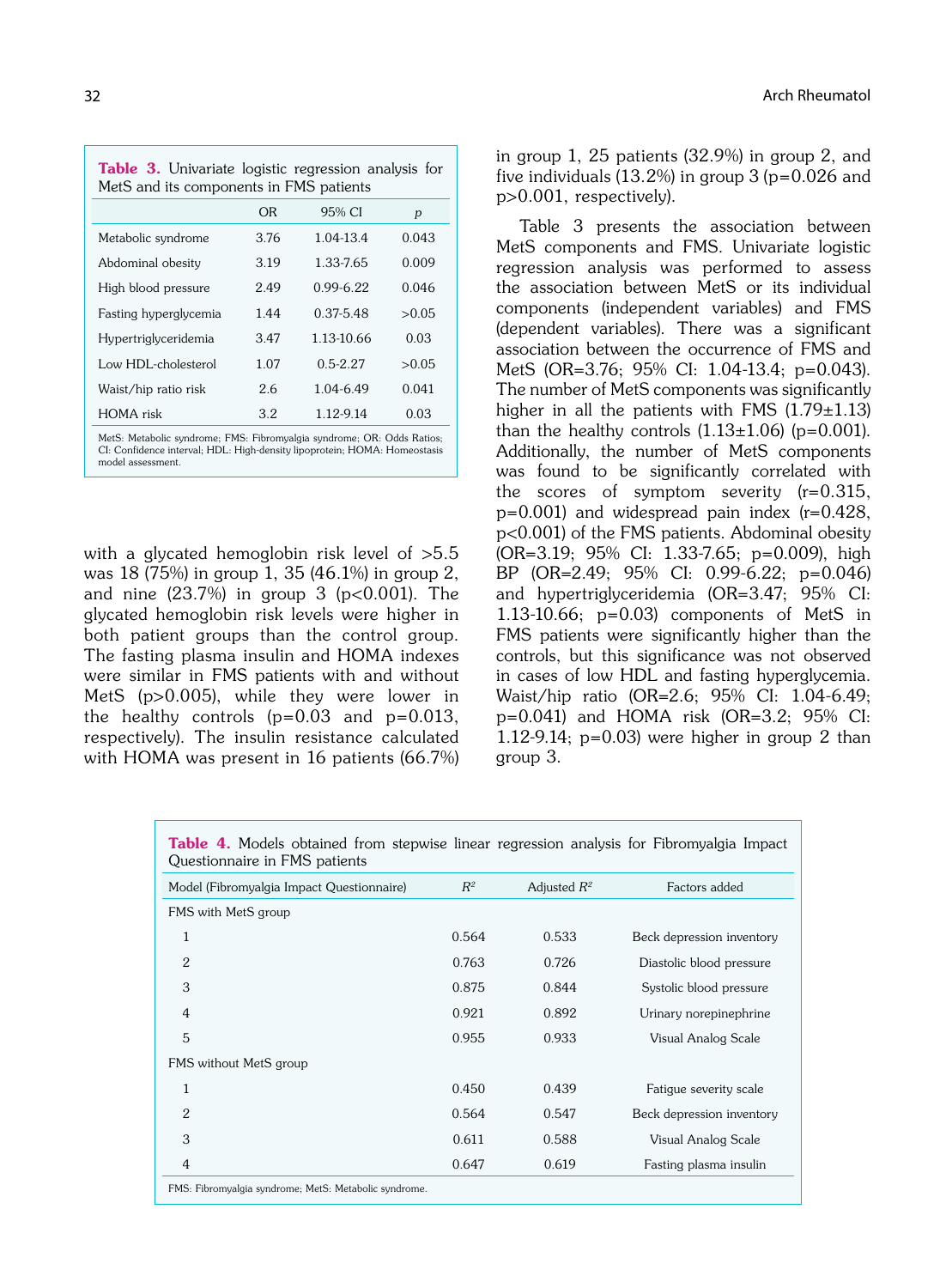|                                           |          |           |          |       | 95% CI for B |             |  |
|-------------------------------------------|----------|-----------|----------|-------|--------------|-------------|--|
| Model (Fibromyalgia Impact Questionnaire) | B        | <b>SE</b> | β        | p     | Lower bound  | Upper bound |  |
| FMS with MetS group                       |          |           |          |       |              |             |  |
| Beck depression inventory                 | 0.937    | 0.105     | 0.704    | 0.00  | 0.703        | 1.171       |  |
| Diastolic blood pressure                  | $-0.744$ | 0.133     | $-0.758$ | 0.00  | $-1.040$     | $-0.448$    |  |
| Systolic blood pressure                   | 0.225    | 0.073     | 0.450    | 0.012 | 0.061        | 0.388       |  |
| Urinary norepinephrine                    | $-0.178$ | 0.046     | $-0.303$ | 0.003 | $-0.280$     | $-0.077$    |  |
| Visual Analog Scale                       | 4.597    | 1.659     | 0.221    | 0.020 | 0.900        | 8.294       |  |
| FMS without MetS group                    |          |           |          |       |              |             |  |
| Fatigue severity scale                    | 0.515    | 0.100     | 0.508    | 0.00  | 0.315        | 0.716       |  |
| Beck depression inventory                 | 0.317    | 0.109     | 0.295    | 0.005 | 0.098        | 0.536       |  |
| Visual Analog Scale                       | 2.208    | 0.832     | 0.233    | 0.11  | 0.538        | 3.878       |  |
| Fasting plasma insulin                    | 0.400    | 0.176     | 0.194    | 0.027 | 0.047        | 0.754       |  |

Multivariate linear regression analyses were conducted to identify the affecting factors for current health status assessed with the FIQ. The models obtained from the regression analysis of the FIQ in FMS patients with and without MetS are shown in Tables 4 and 5. In group 1, regression analyses showed that increased BDI  $(R<sup>2</sup>=0.53)$ , increased DBP  $(R<sup>2</sup>=0.09)$ , increased SBP ( $R^2$ =0.12), decreased urinary NE ( $R^2$ =0.05), and increased VAS  $(R^2=0.04)$  were associated with higher FIQ values. BDI was found to be a more prominent factor for FIQ score in group 1. In group 2, the regression analysis showed that increased FSS  $(R^2=0.43)$ , increased BDI ( $R^2$ =0.11), increased VAS ( $R^2$ =0.04) scores, and increased fasting plasma insulin  $(R^2=0.03)$ were associated with higher FIQ values. The FSS score was found to be a more prominent factor in FIQ values in patients without MetS (Tables 4 and 5).

## **DISCUSSION**

In this study, we found that patients with FMS had a 3.76 times higher risk of MetS than demographically similar females without FMS. Several positive associations were found between FMS and MetS or its components, particularly in terms of abdominal obesity, hypertriglyceridemia, and high BP. Additionally, insulin resistance, which was calculated based on HOMA, and glycated hemoglobin risk levels were significantly higher in group 2 than group 3. The regression analyses showed that high BP and decreased urinary NE levels in group 1 and fasting plasma insulin levels in group 2 were associated with poor general health levels and increased levels of pain, depression, and fatigue. However, in the clinical practice, there are various limitations to determine insulin resistance such as the lack of a standardized universal insulin assay and the lack of data demonstrating that markers of insulin resistance have an effect on insulin treatment.

Loevinger et al. $8$  found that patients with FMS were more prone to developing MetS with a 5.6 times higher risk than demographically similar females without chronic pain. Females with FMS presented with larger waist circumference, higher BP, and higher levels of glycated hemoglobin and triglycerides. Both waist circumference and waist/hip ratio (but not BMI or weight) were higher in females with FMS. However, the authors did not report any relationship between MetS and pain severity or fatigue.<sup>8</sup> In this study, we found that female patients with FMS had a 3.76 times higher risk of MetS than those without FMS. We found significant relationships between MetS and the pain and disease severity parameters of FMS; however, we did not identify any significant difference between the two patient groups regarding depression, fatigue or the FIQ values although these variables were different from the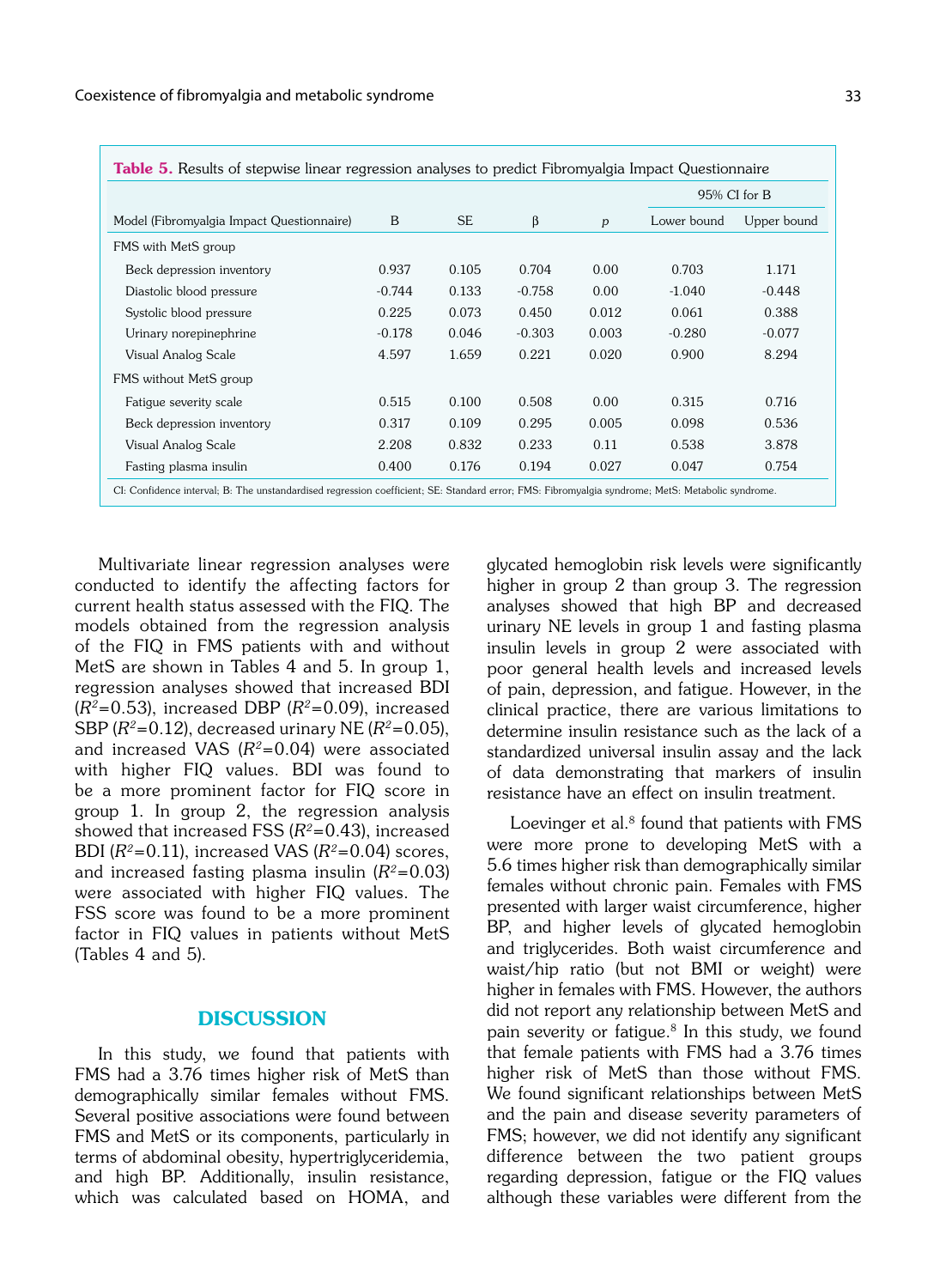healthy controls. In recent years, clinical interest has shifted from depression to the influence of anxiety on pain perception and pain behavior, while in this study, we did not evaluate the anxiety level of our patients.

Both obesity and physical inactivity predispose to the development of insulin resistance, which is the hallmark of MetS. Visceral fat is also a central feature of this syndrome. The increased release of free fatty acids from visceral fat impairs insulin clearance by the liver and alters peripheral metabolism. The reduced production of adiponectin by the fat cells is another potential player in the development of insulin resistance.29,30 This condition is common in subjects with metabolic disorders, which is a driving force in the development of dyslipidemia and hypertension, although its prevalence varies among clinical conditions.31,32 Fava et al.10 showed that fibromyalgia patients with memory impairment had higher prevalence of insulin resistance than the control group. Insulin resistance was present in 79% of patients with FMS and cognitive impairment. In the current study, we found that insulin resistance was significantly higher in FMS patients than in the control group despite the normal fasting glucose levels. Moreover, we found that FMS patients without MetS had a higher waist/ hip ratio and a higher insulin resistance rate than the healthy controls despite the similar mean BMI values. Therefore, we consider that insulin resistance may lead to predisposition to metabolic disturbances not only in FMS patients with MetS, but also in those without MetS.

It has been shown that there is a relationship between perceived stress, increased muscle tension, and elevated BP, as mediated by the sympathetic nervous system.33 In a study that assessed BP and metabolic factors in relation to chronic pain, it was found that subjects with widespread pain were more obese and had higher levels of fasting glucose, cholesterol, and office-measured SBP than the controls.34 Our regression analysis revealed that among the MetSrelated components, BP in FMS patients with MetS and fasting plasma insulin in FMS patients without MetS were related with the FIQ score. A systematic review showed that hypertensive patients had lower scores for the physical and mental components of Short Form 36.35 We observed that our FMS patients with and without MetS had uncontrolled hypertension, and a significant number of these patients had not taken any medication. We also observed that the higher FIQ scores were related with higher SBP and DBP values in FMS patients with MetS. Therefore, we consider that high BP is a serious problem for FMS patients besides other MetS components and is related to the poor general health of these patients.

Goodson et al.<sup>36</sup> investigated the association between chronic pain and cardiovascular risk. Chronic pain was found to be associated with elevated cardiovascular disease risk scores calculated from the Framingham 10-year coronary heart disease risk. In another study, waist/hip ratio was reported as a significant predictor of acute myocardial infarction among males and females without an enlarged waist circumference.<sup>37</sup> In our study, high waist/hip ratio, which is associated with cardiovascular risk, was found in all FMS patients with and without MetS. Therefore, it may be expected that the coexistence of MetS and FMS is an important risk factor for cardiovascular diseases and mortality. Similarly, Goodson et al.36 found that patients with the highest pain intensity had the highest prevalence of MetS. In a study by Andersson,38 chronic widespread pain was related with increased mortality. In this study, the FMS patients with MetS had more widespread and severe pain than the FMS patients without MetS. Additionally, we found that the FMS patients with MetS had higher disease severity. This suggests that MetS is a factor that increases the severity of FMS.

Fibromyalgia syndrome has often been described as a stress-related disorder. The body's two stress systems, hypothalamic-pituitaryadrenal axis and the sympathetic nervous system, are altered in FMS; however, the results on the specific changes are heterogeneous.<sup>39</sup> For both systems, hyperactivity as well as hypoactivity in basal functioning and acute stress responses have been reported.<sup>39,40,41</sup> Yunus et al.<sup>16</sup> showed no significant differences between the FMS and control groups in terms of the catecholamine levels and found no correlation between the catecholamine levels and clinical features or psychological measures. In the current study, we did not identify any difference between the three groups regarding the urinary cortisol, NE,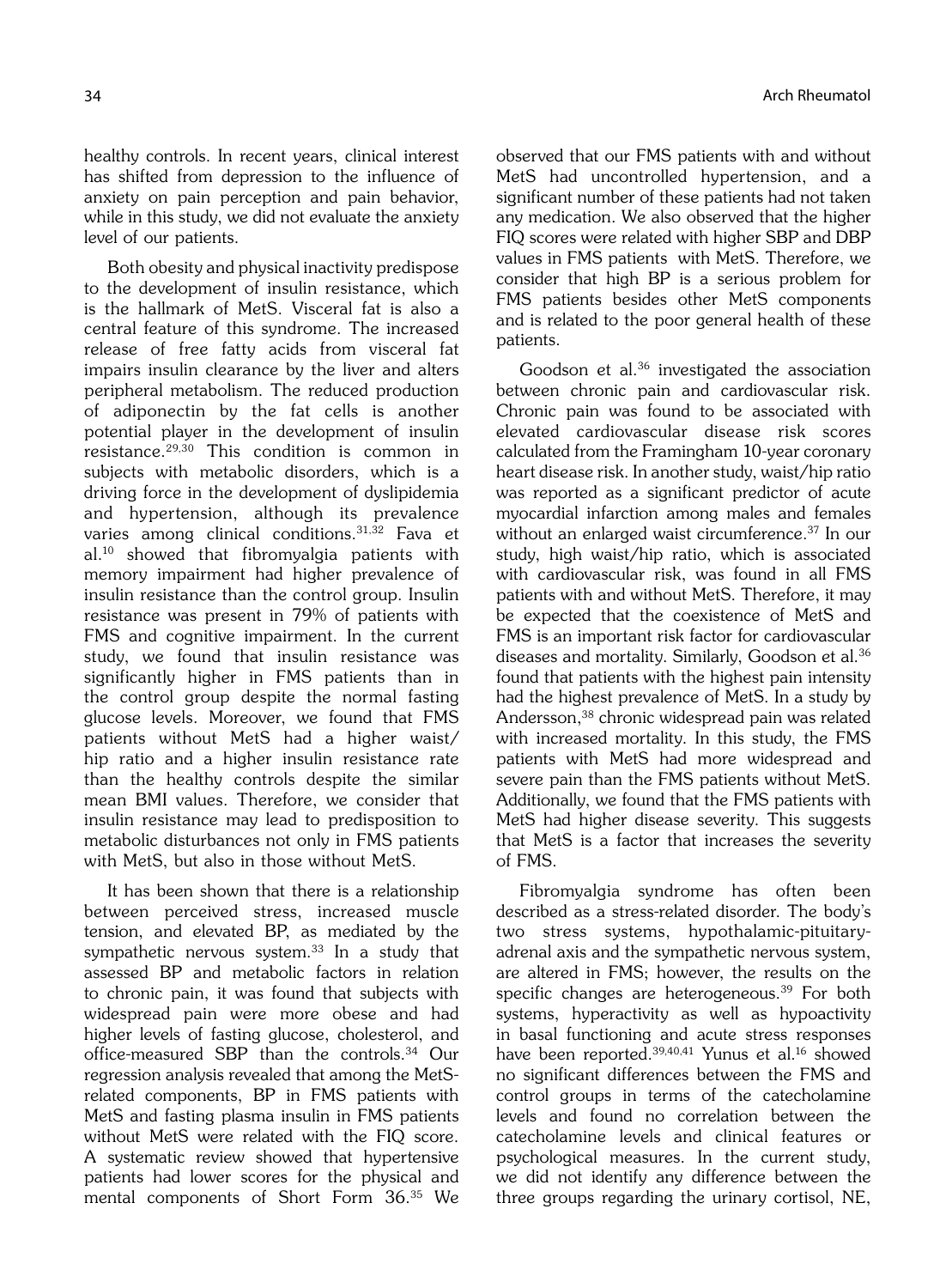and plasma cortisol levels. Additionally, there was no correlation between urinary and plasma cortisol levels and clinical features of FMS. Adler et al.<sup>42</sup> showed that females with FMS had normal 24-hour urinary free cortisol levels and normal diurnal patterns of adrenocorticotropic hormone and cortisol. The epinephrine response to hypoglycemia correlated negatively with overall health status as measured by the FIQ in fibromyalgia patients. In a study by Riva et al.,43 urinary catecholamines and heart rate were assessed for a 24-hour period in a controlled hospital setting. The authors found that single time point NE levels were not significantly different between the female FMS and control groups. On the other hand, we found a negative relationship between FIQ and urinary NE levels in the FMS patients. Our FMS patients with MetS had taken more antidepressant medications than our FMS patients without MetS. In the literature, it was shown that antidepressants reduced the whole body NE turnover while enhancing the 6-hydroxymelatonin output.44 Therefore, we were not able to interpret this finding. Additionally, weight gain is a very common problem during antidepressant treatment, and this leads to patient noncompliance.45 However, in this study, we did not consider weight gain or effect of medication on BMI.

Loevinger et al.46 identified four distinct subgroups in FMS patients: Subgroup I exhibited childhood maltreatment and hypocortisolism. Subgroup II exhibited more physiological dysregulation, high levels of pain, fatigue, disability, and warning signs of MetS. Subgroup III was characterized by normal biomarkers and intermediate pain severity. Finally, subgroup IV exhibited less disability, pain, and psychological well being. These subgroups had nearly identical tender point counts. In our patient group with FMS and MetS, we mostly observed subgroup II features except hypocortisolism. This subgroup analysis may help select patient-specific treatment approaches.

This study has some limitations. We did not evaluate the anxiety level of our patients. Moreover, we did not consider weight gain or effect of medication on BMI. Other limitations are the lack of assessment of sleep disturbance and physical activity levels of the patients.

In conclusion, we found that the patients with FMS had a nearly four times higher risk for MetS and the coexisting MetS may increase the severity of FMS. In clinical practice, when evaluating a patient with fibromyalgia, metabolic characteristics should also be evaluated.

### Declaration of conflicting interests

The authors declared no conflicts of interest with respect to the authorship and/or publication of this article.

#### Funding

The authors received no financial support for the research and/or authorship of this article.

### REFERENCES

- 1. Ursini F, Naty S, Grembiale RD. Fibromyalgia and obesity: the hidden link. Rheumatol Int 2011;31:1403-8.
- 2. Arendt-Nielsen L, Graven-Nielsen T. Central sensitization in fibromyalgia and other musculoskeletal disorders. Curr Pain Headache Rep 2003;7:355-61.
- 3. Okifuji A, Donaldson GW, Barck L, Fine PG. Relationship between fibromyalgia and obesity in pain, function, mood, and sleep. J Pain 2010;11:1329-37.
- 4. Wallace DJ. Is there a role for cytokine based therapies in fibromyalgia. Curr Pharm Des 2006;12:17-22.
- 5. Park YW, Zhu S, Palaniappan L, Heshka S, Carnethon MR, Heymsfield SB. The metabolic syndrome: prevalence and associated risk factor findings in the US population from the Third National Health and Nutrition Examination Survey, 1988-1994. Arch Intern Med 2003;163:427-36.
- 6. Wilson JF. Is sleep the new vital sign? Ann Intern Med 2005;142:877-80.
- 7. Henriksson CM. Longterm effects of fibromyalgia on everyday life. A study of 56 patients. Scand J Rheumatol 1994;23:36-41.
- 8. Loevinger BL, Muller D, Alonso C, Coe CL. Metabolic syndrome in women with chronic pain. Metabolism 2007;56:87-93.
- 9. Okifuji A, Bradshaw DH, Olson C. Evaluating obesity in fibromyalgia: neuroendocrine biomarkers, symptoms, and functions. Clin Rheumatol 2009;28:475-8.
- 10. Fava A, Plastino M, Cristiano D, Spanò A, Cristofaro S, Opipari C, et al. Insulin resistance possible risk factor for cognitive impairment in fibromialgic patients. Metab Brain Dis 2013;28:619-27.
- 11. Yanmaz MN, Mert M, Korkmaz M. The prevalence of fibromyalgia syndrome in a group of patients with diabetes mellitus. Rheumatol Int 2012;32:871-4.
- 12. Grundy SM, Brewer HB Jr, Cleeman JI, Smith SC Jr, Lenfant C; American Heart Association; National Heart, Lung, and Blood Institute. Definition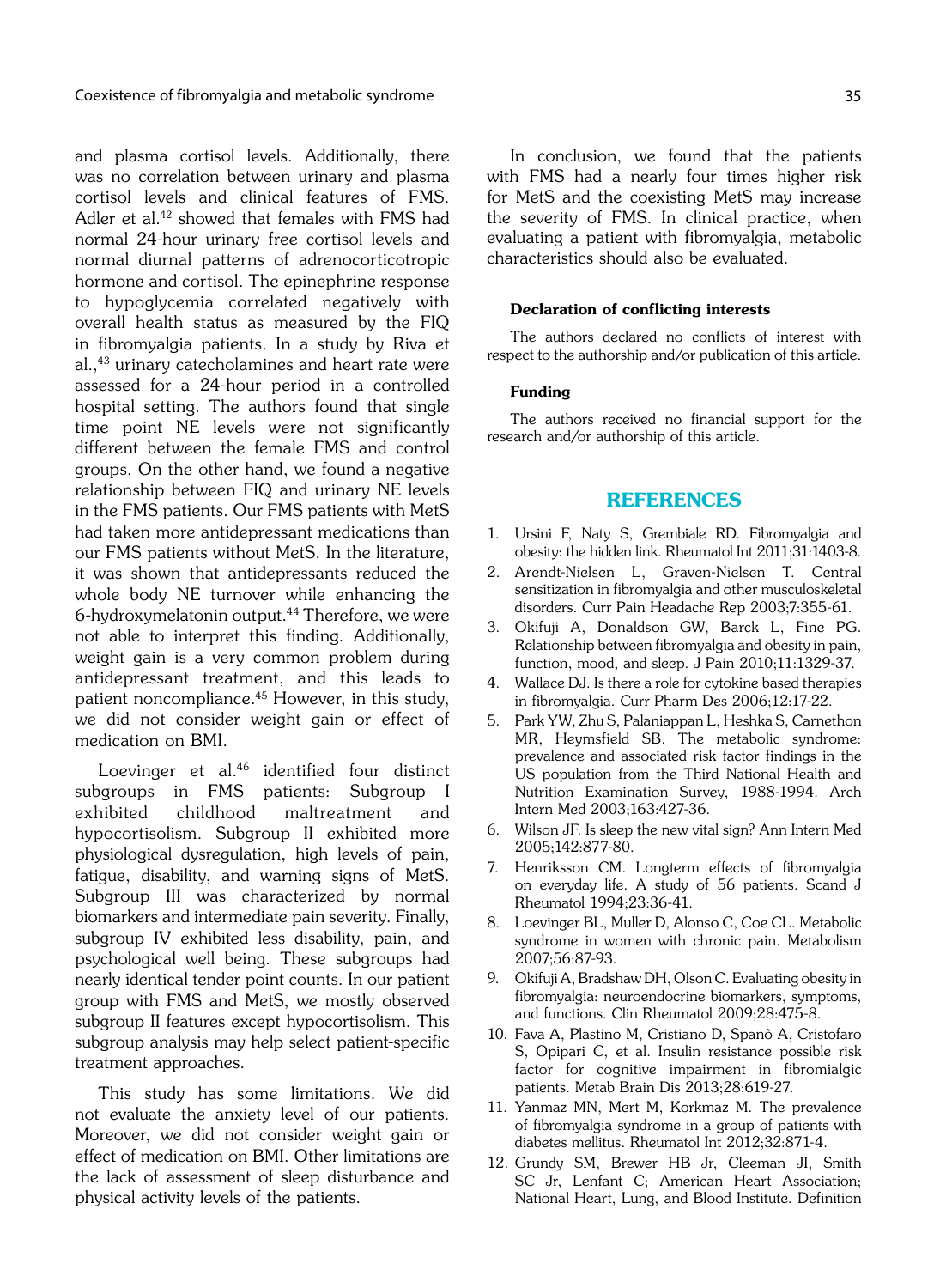of metabolic syndrome: Report of the National Heart, Lung, and Blood Institute/American Heart Association conference on scientific issues related to definition. Circulation 2004;109:433-8.

- 13. Brunner EJ, Hemingway H, Walker BR, Page M, Clarke P, Juneja M, et al. Adrenocortical, autonomic, and inflammatory causes of the metabolic syndrome: nested case-control study. Circulation. 2002;106:2659-65.
- 14. Martínez-Lavín M, Hermosillo AG. Autonomic nervous system dysfunction may explain the multisystem features of fibromyalgia. Semin Arthritis Rheum 2000;29:197-9.
- 15. Corry DB, Tuck ML. Obesity, hypertension, and sympathetic nervous system activity. Curr Hypertens Rep 1999;1:119-26.
- 16. Yunus MB, Dailey JW, Aldag JC, Masi AT, Jobe PC. Plasma and urinary catecholamines in primary fibromyalgia: a controlled study. J Rheumatol 1992;19:95-7.
- 17. Demitrack MA, Crofford LJ. Evidence for and pathophysiologic implications of hypothalamicpituitary-adrenal axis dysregulation in fibromyalgia and chronic fatigue syndrome. Ann N Y Acad Sci 1998;840:684-97.
- 18. Fries E, Hesse J, Hellhammer J, Hellhammer DH. A new view on hypocortisolism. Psychoneuroendocrinology 2005;30:1010-6.
- 19. Wolfe F, Clauw DJ, Fitzcharles MA, Goldenberg DL, Katz RS, Mease P, et al. The American College of Rheumatology preliminary diagnostic criteria for fibromyalgia and measurement of symptom severity. Arthritis Care Res (Hoboken) 2010;62:600-10.
- 20. Obesity and Overweight World Health Organization. Factsheet No. 311. Geneva: September 2006.
- 21. WHO consultation on Obesity. Obesity: Preventing and Managing the Global Epidemic. Geneva, Switzerland: Division of Noncommunicable Diseases Programme of Nutrition. Family and Reproductive Health. World Health Organization; 1998.
- 22. Matthews DR, Hosker JP, Rudenski AS, Naylor BA, Treacher DF, Turner RC. Homeostasis model assessment: insulin resistance and beta-cell function from fasting plasma glucose and insulin concentrations in man. Diabetologia 1985;28:412-9.
- 23. Blake GJ, Pradhan AD, Manson JE, Williams GR, Buring J, Ridker PM, et al. Hemoglobin A1c level and future cardiovascular events among women. Arch Intern Med 2004;164:757-61.
- 24. Beck AT, Steer RA. Internal consistencies of the original and revised Beck Depression Inventory. J Clin Psychol 1984;40:1365-7.
- 25. Beck AT, Steer RA, Carbin GM. Psychometric properties of the Beck Depression Inventory: Twenty-five years of evaluation. Clinical Psychology Review 1988;8:77-100.
- 26. Fisher AA. Clinical use of tissue compliancemeter for documentation of soft tissue pathology. Clin J Pain 1987;3:23-30.
- 27. Gencay-Can A, Can SS. Validation of the Turkish version of the fatigue severity scale in patients with fibromyalgia. Rheumatol Int 2012;32:27-31.
- 28. Sarmer S, Ergin S, Yavuzer G. The validity and reliability of the Turkish version of the Fibromyalgia Impact Questionnaire. Rheumatol Int 2000;20:9-12.
- 29. Ray L, Lipton RB, Zimmerman ME, Katz MJ, Derby CA. Mechanisms of association between obesity and chronic pain in the elderly. Pain 2011;152:53-9.
- 30. Bray GA, Bellanger T. Epidemiology, trends, and morbidities of obesity and the metabolic syndrome. Endocrine 2006;29:109-17.
- 31. Bonora E, Kiechl S, Willeit J, Oberhollenzer F, Egger G, Targher G, et al. Prevalence of insulin resistance in metabolic disorders: the Bruneck Study. Diabetes 1998;47:1643-9.
- 32. Laws A, Reaven GM. Insulin resistance and risk factors for coronary heart disease. Baillieres Clin Endocrinol Metab 1993;7:1063-78.
- 33. Isaksson H, Danielsson M, Rosenhamer G, Konarski-Svensson JC, Ostergren J. Characteristics of patients resistant to antihypertensive drug therapy. J Intern Med 1991;229:421-6.
- 34. Nilsson PM, Kandell-Collén A, Andersson HI. Blood pressure and metabolic factors in relation to chronic pain. Blood Press 1997;6:294-8.
- 35. Trevisol DJ, Moreira LB, Kerkhoff A, Fuchs SC, Fuchs FD. Health-related quality of life and hypertension: a systematic review and meta-analysis of observational studies. J Hypertens 2011;29:179-88.
- 36. Goodson NJ, Smith BH, Hocking LJ, McGilchrist MM, Dominiczak AF, Morris A, et al. Cardiovascular risk factors associated with the metabolic syndrome are more prevalent in people reporting chronic pain: results from a cross-sectional general population study. Pain 2013;154:1595-602.
- 37. Egeland GM, Igland J, Vollset SE, Sulo G, Eide GE, Tell GS. High population attributable fractions of myocardial infarction associated with waist-hip ratio. Obesity (Silver Spring) 2016;24:1162-9.
- 38. Andersson HI. Increased mortality among individuals with chronic widespread pain relates to lifestyle factors: a prospective population-based study. Disabil Rehabil 2009;31:1980-7.
- 39. Becker S, Schweinhardt P. Dysfunctional neurotransmitter systems in fibromyalgia, their role in central stress circuitry and pharmacological actions on these systems. Pain Res Treat 2012;2012:741746.
- 40. Martinez-Lavin M. Biology and therapy of fibromyalgia. Stress, the stress response system, and fibromyalgia. Arthritis Res Ther 2007;9:216.
- 41. Stein PK, Domitrovich PP, Ambrose K, Lyden A, Fine M, Gracely RH, et al. Sex effects on heart rate variability in fibromyalgia and Gulf War illness. Arthritis Rheum 2004;51:700-8.